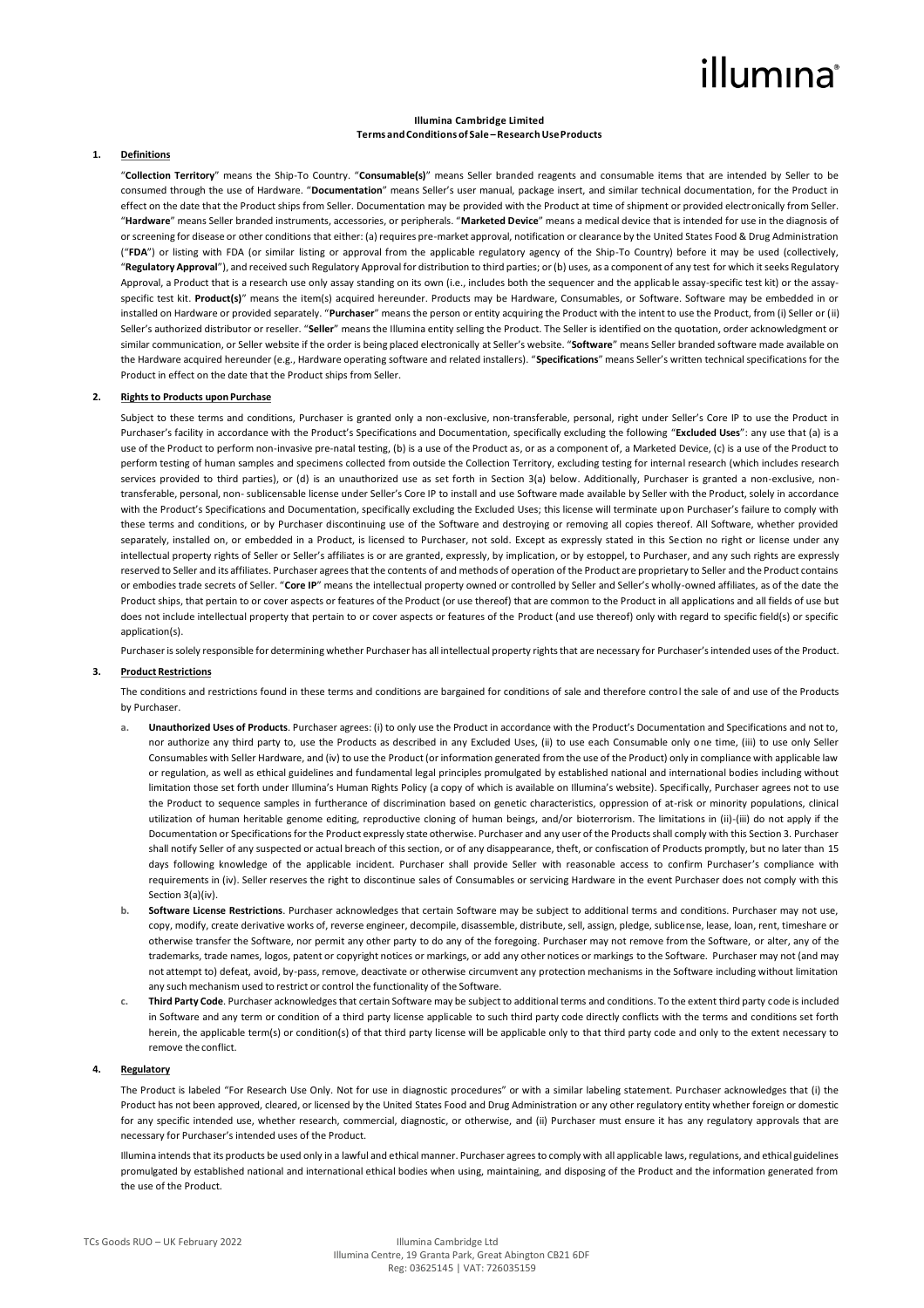# illumina®

### **5. Limited Liability**

TO THE EXTENT PERMITTED BY LAW, IN NO EVENT SHALL SELLER OR ITS SUPPLIERS BE LIABLE TO PURCHASER OR ANY THIRD PARTY FOR COSTS OF PROCUREMENT OF SUBSTITUTE PRODUCTS OR SERVICES, LOST PROFITS, DATA OR BUSINESS, OR FOR ANY INDIRECT, SPECIAL, INCIDENTAL, EXEMPLARY, CONSEQUENTIAL, OR PUNITIVE DAMAGES OF ANY KIND ARISING OUT OF OR IN CONNECTION WITH, WITHOUT LIMITATION, THE SALE OF THE PRODUCT, ITS USE, SELLER'S PERFORMANCE OR ANY OF THESE TERMS AND CONDITIONS, HOWEVER ARISING OR CAUSED AND ON ANY THEORY OF LIABILITY (WHETHER IN CONTRACT, TORT (INCLUDING NEGLIGENCE), STRICT LIABILITY OR OTHERWISE).

TO THE EXTENT PERMITTED BY LAW, SELLER'S TOTAL AND CUMULATIVE LIABILITY TO PURCHASER OR ANY THIRD PARTY ARISING OUT OF OR IN CONNECTION WITH THESE TERMS AND CONDITIONS, INCLUDING WITHOUT LIMITATION, THE PRODUCT (INCLUDING USE THEREOF) AND SELLER'S PERFORMANCE, WHETHER IN CONTRACT, TORT (INCLUDING NEGLIGENCE), STRICT LIABILITY OR OTHERWISE, SHALL IN NO EVENT EXCEED THE AMOUNT PAID TO SELLER FOR THE PARTICULAR PRODUCT CONTAINED IN THE PARTICULAR ORDER THAT DIRECTLY CAUSED THE LIABILITY.

### **6. Limitations on Warranties**

TO THE EXTENT PERMITTED BY LAW AND SUBJECT TO THE EXPRESS PRODUCT WARRANTY MADE IN THESE TERMS AND CONDITIONS SELLER MAKES NO (AND EXPRESSLY DISCLAIMS ALL) WARRANTIES, EXPRESS, IMPLIED OR STATUTORY, WITH RESPECT TO THE PRODUCT, INCLUDING WITHOUT LIMITATION, ANY IMPLIED WARRANTY OF MERCHANTABILITY, FITNESS FOR A PARTICULAR PURPOSE, NONINFRINGEMENT, OR ARISING FROM COURSE OF PERFORMANCE, DEALING, USAGE OR TRADE. WITHOUT LIMITING THE GENERALITY OF THE FOREGOING, SELLER MAKES NO CLAIM, REPRESENTATION, OR WARRANTY OF ANY KIND AS TO THE UTILITY OF THE PRODUCT FOR PURCHASER'S INTENDED USES. NOTHING IN THESE TERMS AND CONDITIONS SHALL LIMIT LIABILITY OF A PARTY OR ITS AFFILIATED ENTITIES FOR DEATH OR PERSONAL INJURY CAUSED BY NEGLIGENCE OR FRAUD.

### **7. Product Warranty**

All warranties are personal to the Purchaser and may not be transferred or assigned to a third-party, including an affiliate of Purchaser. All warranties are facility specific and do not transfer if the Product is moved to another facility of Purchaser, unless Seller conducts such move. The warranties described in these terms and conditions exclude any stand-alone third party goods that may be acquired or used with the Products.

- **a. Warranty for Consumables**. Seller warrants that Consumables, other than custom Consumables, will conform to their Specifications until the later of (i) 3 months from the date of shipment from Seller, or (ii) any expiration date or the end of the shelf-life pre-printed on such Consumable by Seller, but in either event, no later than 12 months from the date of shipment. With respect to custom Consumables (i.e., Consumables made to specifications or designs made by Purchaser or provided to Seller by, or on behalf of, Purchaser), Seller only warrants that the custom Consumables will be made and tested in accordance with Seller's standard manufacturing and quality control processes. Seller makes no warranty that custom Consumables will work as intended by Purchaser or for Purchaser's intended uses.
- **b. Warranty for Hardware**. Seller warrants that Hardware, other than Upgraded Components, will conform to its Specifications for a period of 12 months after its shipment date from Seller unless the Hardware includes Seller provided installation in which case the warranty period begins on the date of installation or 30 days after the date the Hardware was delivered, whichever occurs first ("**Base Hardware Warranty**"). "**Upgraded Components**" means Seller provided components, modifications, or enhancements to Hardware provided pursuant to the Base Hardware Warranty. Seller warrants that Upgraded Components will conform to their Specifications for a period of 90 days from the date the Upgraded Components are provided by Seller. Upgraded Components do not extend the Base Hardware Warranty unless the upgrade was conducted by Seller at Seller's facilities in which case the upgraded Hardware shipped to Purchaser comes with a new Base Hardware Warranty.
- **c. Exclusions from Warranty Coverage**. The foregoing warranties do not apply to the extent a non-conformance is due to (i) abuse, misuse, neglect, negligence, accident, improper storage, or use contrary to the Documentation or Specifications, (ii) use that is an Excluded Use, (iii) improper handling, installation, maintenance, or repair (other than if performed by Seller's personnel), (iv) unauthorized alterations, (v) Force Majeure events, or (vi) use with a third party's good (unlessthe Product's Documentation or Specifications expressly state such third party's good is for use with the Product).
- **d. Procedure for Warranty Coverage**. In order to be eligible for repair or replacement under this warranty Purchaser must (i) promptly contact Seller's support department to report the non-conformance, (ii) cooperate with Seller in confirming or diagnosing the non-conformance, and (iii) return the Product, transportation charges prepaid to Seller following Seller's instructions or, if agreed by Seller and Purchaser, grant Seller's authorized repair personnel access to the Product in order to confirm the non-conformance and make repairs.
- **e. Sole Remedy under Warranty**. Seller will, at its option, repair or replace non-conforming Product that is covered by this warranty, provided that Seller can reasonably identify and confirm such nonconformance. The warranty period for repaired or replaced Consumables is 90 days from the date of shipment, or the remaining period on the original Consumables warranty, whichever is later. Hardware may be repaired or replaced with functionally equivalent, reconditioned, or new Hardware or components (if only a component of Hardware is non-conforming). If the Hardware is replaced in its entirety, the warranty period for the replacement is 90 days from the date of shipment or the remaining period on the original Hardware warranty, whichever is later. If only a componentis being repaired or replaced, the warranty period forsuch componentis 90 daysfrom the date of shipment or the remaining period on the original Hardware warranty, whichever ends later. The preceding states Purchaser's sole remedy and Seller's sole obligations under the warranty.

#### **8. Indemnification**

- **a. Indemnification by Seller**. Subject to these terms and conditions, including without limitation, the Exclusions to Seller's Indemnification Obligations (Section 8(b) below), the Conditions to Indemnification Obligations (Section 8(d) below), Seller shall (i) defend, indemnify and hold harmless Purchaser against any third-party claim or action alleging that the Product when used in accordance with these terms and conditions infringes the valid and enforceable intellectual property rights of a third party, and (ii) pay all settlements entered into, and all final judgments and costs (including reasonable legal fees) awarded against Purchaser in connection with such infringement claim. If the Product or any part thereof, becomes, or in Seller's opinion may become, the subject of an infringement claim, Seller shall have the right, at its option, to (A) procure for Purchaser the right to continue using the Product, (B) modify or replace the Product with a substantially equivalent non-infringing substitute, or (C) require the return of the Product and terminate the rights, license, and any other permissions provided to Purchaser with respect to the Product and refund to Purchaser the depreciated value (as shown in Purchaser's official records) of the returned Product at the time of such return; provided that, no refund will be given for used-up or expired Consumables. This Section states the entire liability of Seller for any infringement of third party intellectual property rights.
- **b. Exclusions to Seller Indemnification Obligations**. For the avoidance of doubt, Seller has no obligation to defend, indemnify or hold harmless Purchaser for any infringement claim to the extent such infringement arises from: (i) use of the Product in any manner or for any Excluded Use, (ii) use of the Product in any manner not in accordance with the rights expressly granted to Purchaser under these terms and conditions, (iii) use of the Product in combination with any third party products, materials, or services (unless the Product's Documentation or Specifications expressly state such third party's good is for use with the Product), (iv) use of the Product to perform any assay or other process not supplied by Seller, (v) Seller's compliance with specifications or instructions for such Product furnished by, or on behalf of, Purchaser, or (vi) Purchaser's breach of any of these terms and conditions, (vii) use of stand-alone third party goods that may be acquired or used with the Products (each of (i) – (vii), is referred to as an "**Excluded Claim**").
- **c. Indemnification by Purchaser**. Purchaser shall defend, indemnify and hold harmless Seller, its affiliates, their non-affiliate collaborators and development partners that contributed to the development of the Product, and their respective officers, directors, representatives and employees against any claims,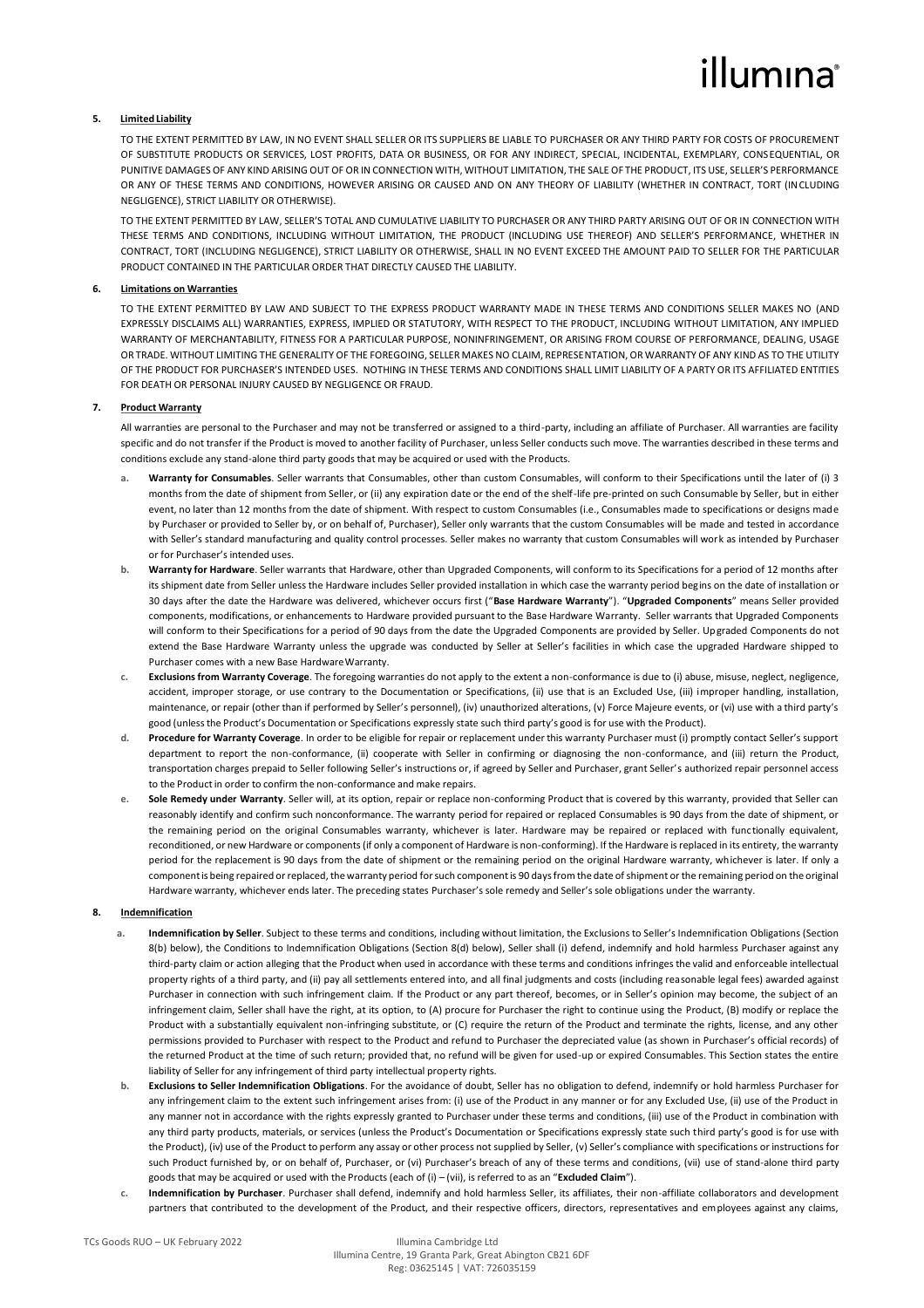# illumına

liabilities, damages, fines, penalties, causes of action, and losses of any and every kind (including reasonable legal fees), including without limitation, personal injury or death claims, and infringement of a third party'sintellectual property rights, resulting from, relating to, or arising out of any Excluded Claim.

**d. Conditions to Indemnification Obligations**. The parties' indemnification obligations are conditioned upon the party seeking indemnification (i) promptly notifying the other party in writing of such claim or action, (ii) giving the other party exclusive control and authority over the defense and settlement of such claim or action, (iii) not admitting infringement of any intellectual property right without prior written consent of the other party, (iv) not entering into any settlement or compromise of any such claim or action without the other party's prior written consent, and (v) providing reasonable assistance to the other party in the defense of the claim or action; provided that, the indemnifying party reimburses the indemnified party for its reasonable out-of-pocket expenses incurred in providing suchassistance.

### **9. Payment Terms**

Seller will invoice upon shipment. Subject to Seller's credit review of Purchaser (following which Seller shall inform Purchaser of applicable payment terms), all payments are due within 30 days of the date of the invoice. All amounts due shall be paid in the currency found on the invoice. If payment is made by wire or other electronic funds transfer, Purchaser is solely responsible for any bank or other fees charged, and will reimburse Seller for any such fees. If any payment is not made by the due date Seller may exercise all rights and remedies available by law.

Purchaser shall pay for all costs (including reasonable attorneys' fees) incurred by Seller in connection with the collection of late payments. Each purchase order is a separate, independent transaction, and Purchaser has no right of set-off against other purchase orders or other transactions with Seller. Seller will determine payment terms on a per-order basis and may modify credit terms in its discretion. Any amount not paid by the due date will bear interest from the day following the date on the invoice at a rate equal to the interest rate applied by the Bank of England to its most recent refinancing operation plus 8 percentage points, or the maximum amount allowed by law, if lower.

#### **10. Shipping Terms; Title and Risk of Loss**

Unless otherwise set forth in writing by Seller or otherwise agreed between the parties, all shipments are made DDP (Incoterms 2020) at the address designated by Purchaser at the time of ordering. In all cases, title (except for Software and third-party software) and risk of loss transfers to Purchaser when Product is made available at such address.

## **11. Taxes**

Purchaser agrees that any applicable sales, use, excise, VAT (value added tax), GST (goods and services tax), withholding and other taxes will be calculated based on both the tax rates in effect on the date of shipment and the ship to address for the Product. Any amounts for tax listed on a quotation, if any, are for reference purposes only and are not binding on Seller. All prices and other amounts payable to Seller are exclusive of and are payable without deduction for any taxes, customs duties, tariffs or charges hereafter claimed or imposed by any governmental authority upon the sale of Product, all of which will be paid by Purchaser. In the event Seller is required by law or regulation to pay any such tax, duty or charge, such amount will be added to the purchase price or subsequently invoiced to the Purchaser.

#### **12. General**

- **a. Applicability of Terms and Conditions**. These terms and conditions exclusively govern the ordering, purchase, supply, and use of Product, and override any conflicting, amending and/or additional terms contained in any purchase orders, invoices, or similar documents all of which are hereby rejected and are null and void. Seller's failure to object to any such terms shall not constitute a waiver by Seller, nor constitute acceptance by Seller of such terms and conditions. Third party products may be subject to additional terms and conditions.
- **b. Order Changes/Cancellations.** Orders for Products may not be changed or cancelled once placed.
- **c. Governing Law; Jurisdiction**. These terms and conditions and any dispute or claim arising out of or in connection with it or its subject matter or formation shall be governed by the laws of England and Wales. Seller and Purchaser agree that the United Nations Convention on Contracts for the International Sale of Goods shall not apply to these terms and conditions, including any terms in the Documentation. Subject to Condition 12(d) below, each party irrevocably agrees that the courts of England and Wales shall have exclusive jurisdiction to settle any dispute or claim under or in connection these terms and conditions or its subject matter or formation.
- **d. Arbitration**. In Seller's sole discretion, any dispute or claim arising out of these terms and conditions or its subject matter or formation including its existence, validity or termination, shall be referred to and finally resolved by confidential binding arbitration conducted in the English language to be held in London England before one arbitrator appointed under the rules of the London Court of International Arbitration ("LCIA Rules") and administered under the LCIA Rules, which are deemed to be incorporated by reference into this clause. In all cases of arbitration hereunder each party shall bear its own costs and expenses and an equal share of the arbitrator's and administrator's fees of arbitration; neither party nor an arbitrator may disclose the existence, content, or results of any arbitration without the prior written consent of both parties, unless required by law; the decision of the arbitrator shall be final and binding on the parties, provided that, the arbitrator shall not have the authority to alter any explicit provision of these terms and conditions; judgment on the award may be entered in any court having jurisdiction. This clause shall not preclude the parties from seeking provisional remedies in aid of arbitration from a court of appropriate jurisdiction.
- **e. Representations and Warranties**. Purchaser is not an authorized dealer, representative, reseller, or distributor of any of Seller's, or its affiliates', products or services. Purchaser represents and warrants that it (i) is not purchasing the Product on behalf of a third party, (ii) is not purchasing the Product in order to resell or distribute the Product to a third party, (iii) is not purchasing the Product in order to export the Product from the country into which Seller shipped the Product pursuant to the ship-to address designated by Purchaser at the time of ordering ("**Ship-To Country**"), and (iv) will not export the Product out of the Ship-To Country.
- **f. Remedies for Breach**. In addition to any remedies specified elsewhere under these terms and conditions, and any remedies available to Seller under law or in equity, in the event Purchaser breaches these terms and conditions, including without limitation Sections 2-4, Seller may do any, all, or any combination of the following: (i) cease performance, including without limitation, cease further shipments of Product, (ii) terminate the rights granted to Purchaser pursuant to Section 2 (Rights to Product Upon Purchase), (iii) terminate any service contracts then in effect for affected Product, (iv) terminate any remaining product warranty for the affected Product, or (v) require Purchaser to immediately pay any unpaid invoices.
- **g. Service Contracts**. If a Seller extended service contract for Hardware is being provided, then Seller's standard terms and conditions for such service contract shall exclusively govern such extended service contract. Purchaser agrees that all service contracts are both personal to Purchaser and facility specific: services contracts cannot be transferred to a third party and may not be transferred to a new facility if the Hardware is relocated.
- **h. Future Products**. Any future products and/or services ("Unreleased Products") are subject to new part numbers, pricing, and specifications and the acquisition of Product hereunder is not in reliance on the availability of any Unreleased Products.
- **i. Seller Affiliates**. Any actions or rights that may be performed or exercised by Seller may be performed or exercised by Seller itself or by any of its affiliates. By way of non-limiting example, Seller's affiliates may carry outshipment, servicing, invoicing and receipt of payment.
- **j. Force Majeure**. Seller is not responsible for any failure to perform or delay attributable in whole or in part to any cause beyond its reasonable control, including but not limited to acts of God, fire, flood, tornado, earthquake, hurricane, lightning, government actions, actual or threatened acts of war, terrorism, civil